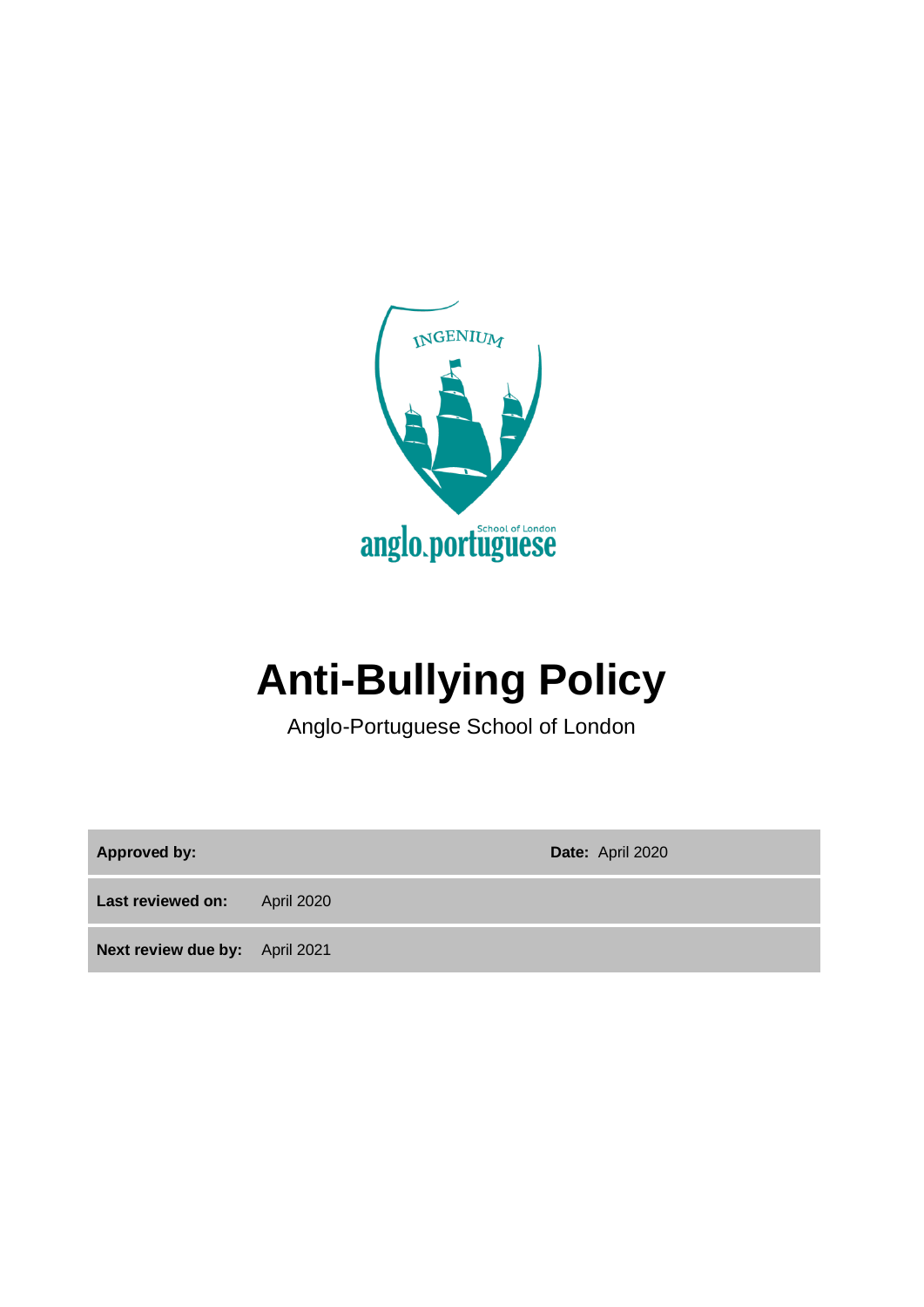## **Contents**

# www[.angloportugueseschool.org](https://angloportugueseschool.org/)

[info@a](mailto:info@)ngloportugueseschool.org

Part of Talent Education Trust. Registered office address: 11 Belgrave Square, Belgravia, London SW1X 8PH. Company number: 10036154.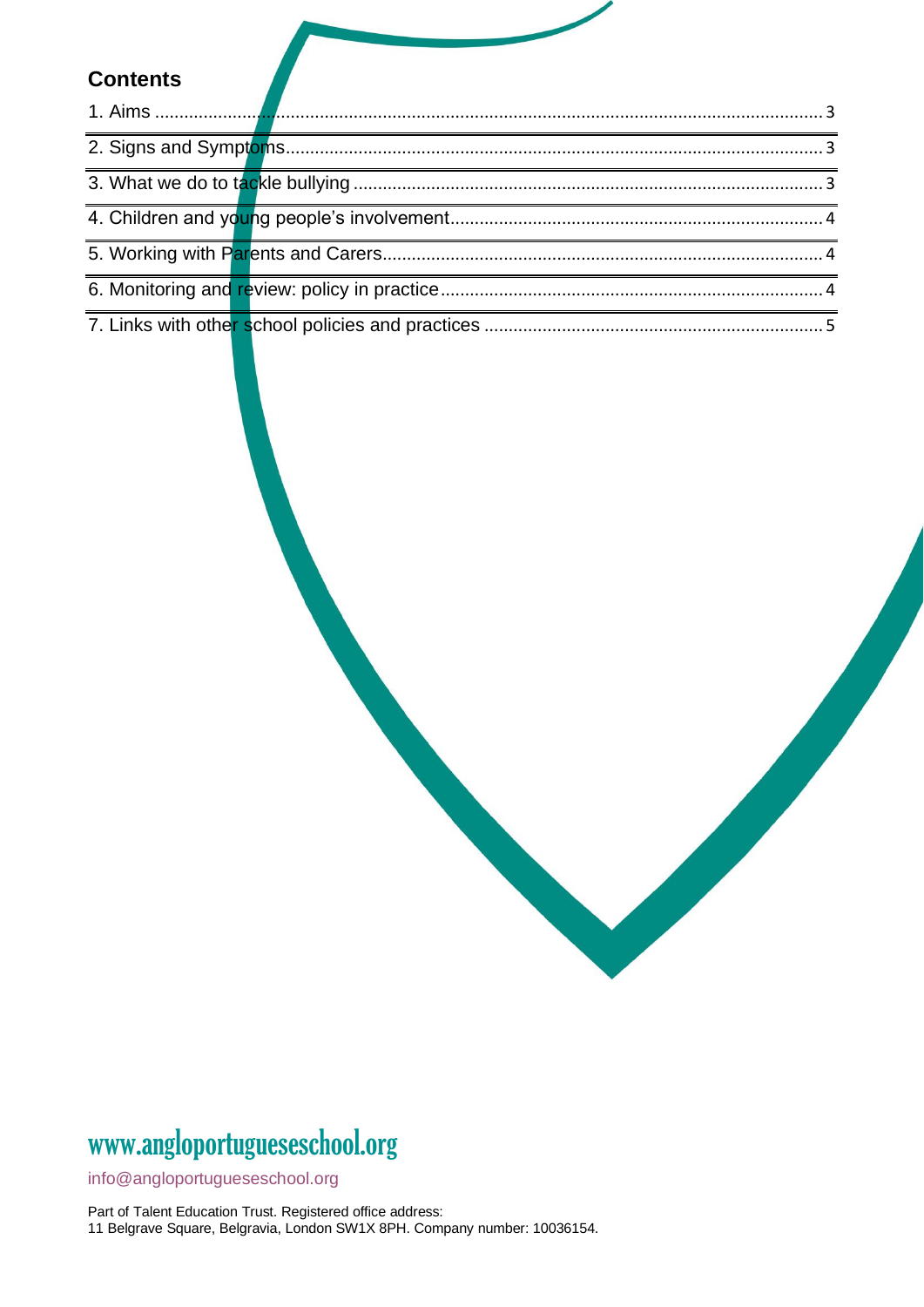#### <span id="page-2-0"></span>**1. Aims**

This policy aims to respond to bullying. Bullying hurts. No one deserves to be a victim of bullying. Everyone has a right to be treated with respect. Pupils who are bullying need to learn different ways of behaving.

The Anglo-Portuguese School of London (APSoL) have a responsibility to respond promptly and effectively to issues of bullying.

## <span id="page-2-1"></span>**2. Signs and Symptoms**

A child may indicate by signs of behaviour that he or she is being bullied. Adults should be aware of these possible signs and that they should investigate if a child:

- Is frightened of walking to or from school
- Does not want to go on the school or public bus
- Begs to be driven to school
- Changes their usual routine
- Is unwilling to go to school (school-phobic)
- Begins to miss school
- Becomes anxious, withdrawn, or lacking in confidence
- Starts stammering
- Attempts or threatens suicide or runs away
- Cries themselves to sleep at night or has nightmares
- Feels ill in the morning, or claims to feel ill
- Begins to do poorly in school work
- Comes home with clothes torn or books damaged
- Has possessions which are damaged or 'go missing'
- Asks for money or starts stealing money (to pay a bully)
- Has money continually 'lost'
- Has unexplained cuts or bruises
- Comes home starving (money or lunch has been stolen)
- Becomes aggressive, disruptive or unreasonable
- Is bullying other children or siblings
- Stops eating
- Is frightened to say what's wrong
- Gives improbable excuses for any of the above
- Is afraid to use the internet or mobile phone
- Is nervous and jumpy when a message is received.

These signs and behaviours may indicate other problems, but bullying should be considered a possibility and explored.

### <span id="page-2-2"></span>**3. What we do to tackle bullying**

Our school will always do the following to effectively tackle bullying. Interventions include:

## www[.angloportugueseschool.org](https://angloportugueseschool.org/)

[info@a](mailto:info@)ngloportugueseschool.org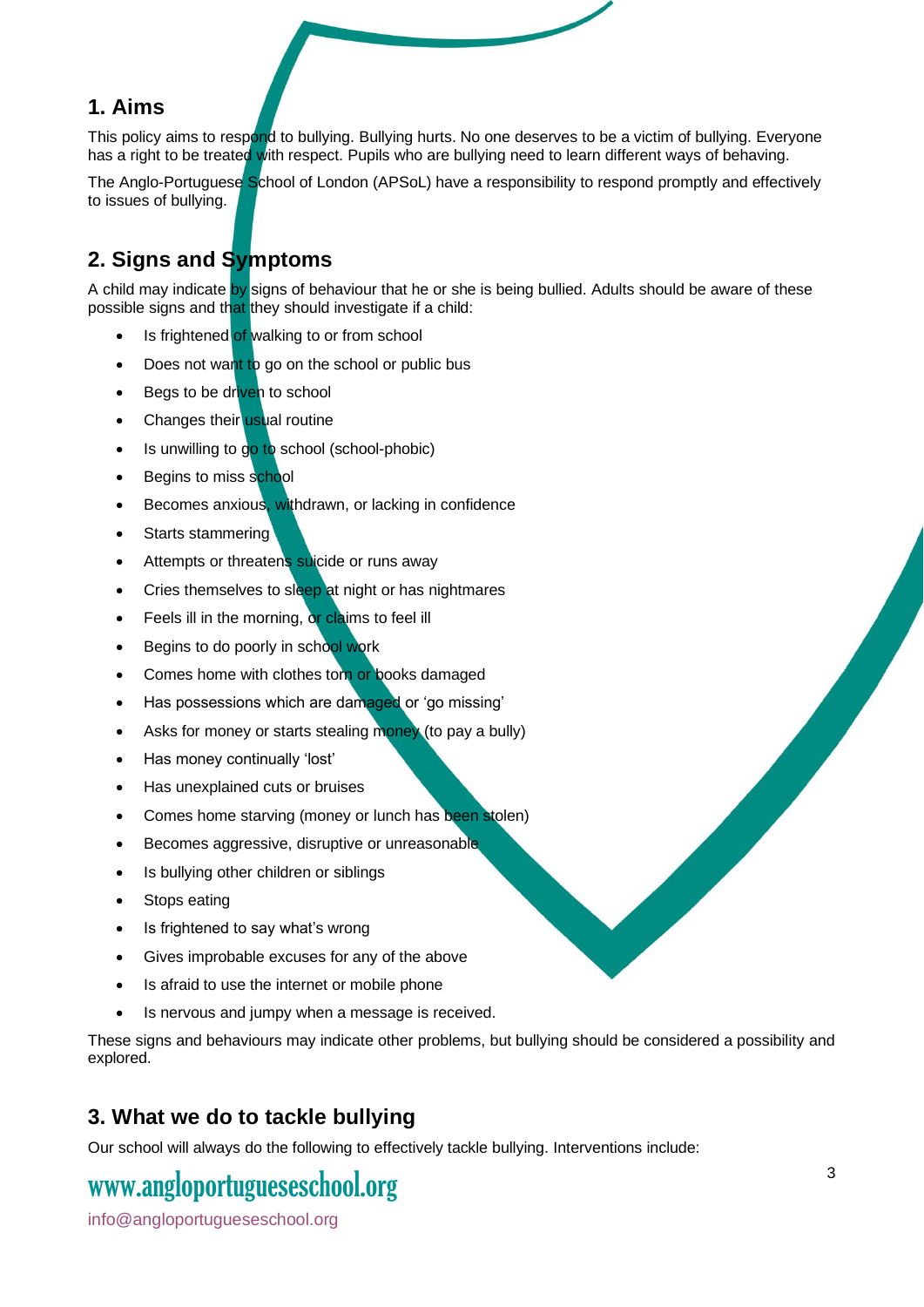- Social and Emotional Aspects of Learning (SEAL)
- Personal, Social, Health Education (PSHE) curriculum
- Circle time
- Sessions with a Learning Mentor
- Peer mentoring
- Playground buddies
- **Restorative Justice**
- Worry box
- Learning mentoring programme
- Computing Curriculum (online safety/ cyber bullying)

## <span id="page-3-0"></span>**4. Children and young people's involvement**

Our pupils are our eyes and ears and can see bullying when staff cannot. As such, there are many ways pupils can become involved themselves in tackling bullying at school, such as:

- Becoming a member of the School Council
- Joining the peer mentoring programme
- Becoming a playground buddy
- Using the worry box.

For more information about how children and young people can get involved, please talk to TBD.

## <span id="page-3-1"></span>**5. Working with Parents and Carers**

We will:

- Encourage parents/carers to share their concerns if they are worried about bullying
- Ensure parents/carers know about our complaints procedure and how to use it effectively
- Ensure parents/carers know where to access independent advice about bullying
- Work with parents and the local community to address issues beyond the school gates that give rise to bullying.

## <span id="page-3-2"></span>**6. Monitoring and review: policy in practice**

We will review this policy at least once every two years as well as respond to trends that suggest the need for review. The school uses the guidance by the DCSF\*, the Anti-Bullying Alliance\*\*, and the Wandsworth Anti-bullying Strategy\*\*\* to inform its action planning to prevent and tackle bullying.

*\* DCSF Guidance "Safe to Learn: Embedding anti-bullying work in schools"* 

http://www.teachernet.gov.uk/wholeschool/behaviour/tacklingbullying/safetolearn/

*DCSF Guidance* 

http://publications.dcsf.gov.uk/default.aspx?PageFunction=productdetails&PageMode=public ations&ProductId=DCSF-00450-2009

http://publications.teachernet.gov.uk/eOrderingDownload/DCSF-01141-2009.pdf

*\*\*Anti Bullying Alliance guidance* 

## www[.angloportugueseschool.org](https://angloportugueseschool.org/)

[info@a](mailto:info@)ngloportugueseschool.org